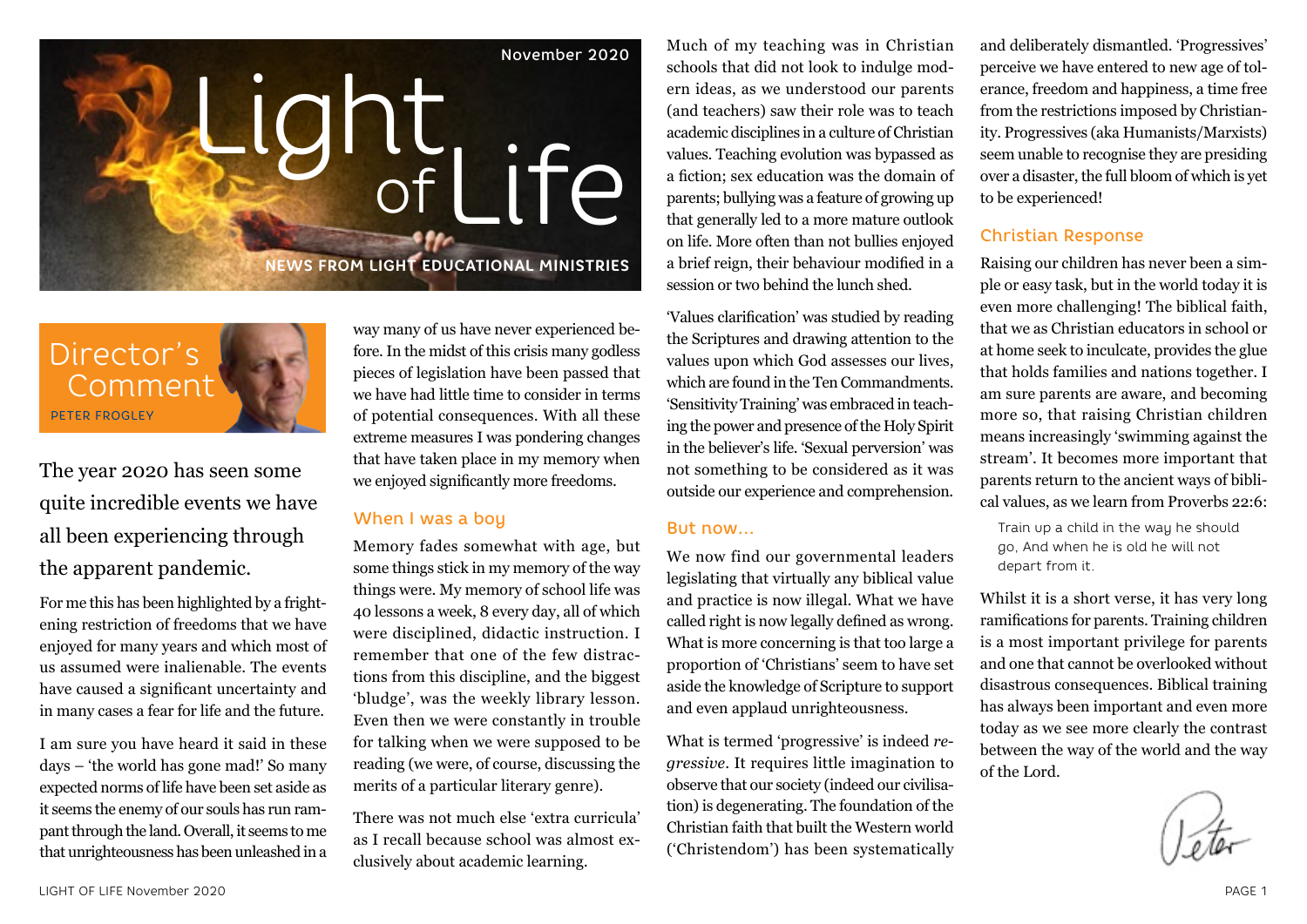



# Bob Jones New Edition

## Grade 7 Life Science: 5th Edition

Takes the student from cells to plants and animals and finally to the pinnacle of God's creation: humans. Clear, accurate scientific images help students picture the structures they study. Case studies, webquests, lab activities, ethics boxes, and questions help them think like scientists and view life science from a biblical perspective.

| Student Text                   | \$130.35 |
|--------------------------------|----------|
| <b>Teacher Edition</b>         | \$144.65 |
| Student Assessments            | \$18.80  |
| Teacher Key to Assessments     | \$22.90  |
| Activity Manual                | \$58.05  |
| Teacher Key to Activity Manual | \$67.70  |



## LEM Phonics Original Version Specials

We have surplus stock of several original version LEM Phonics items so we are reducing prices while stock lasts. Now is a great time to grab a bargain, particularly if you are continuing to use the current version of LEM Phonics.

## Workbook 3: Reading with the Phonograms (Christian Edition) A first reading workbook in which children revise the multiple



 $\sigma$  and

was \$8.95 now **\$3.00** each 20+ copies **\$2.00** each

## Workbook 6: Base Words and Endings 2 (Christian Edition)

A student's workbook of exercises of word endings. It incorporates revision of Workbook 5, adding many other endings and rules. 46 pages.

was \$8.95 now **\$3.00** each 20+ copies **\$2.00** each

## Phonogram Ruler

A 30cm plastic ruler featuring the 75 phonograms.

was \$0.95 now **\$0.25**



LEM Phonics Specials

Click to order

## A3 Rules Charts

Present the major rules of LEM Phonics on twelve A3-size colour wall charts to help children remember them.

## Clickety Clack CD

A compact disc of the 48 nursery rhymes from the Single and Multiple Phonogram workbooks. Develops phonemic

awareness as children sing along with their favourite songs.

was \$19.95 now **\$3.00**







Final Clearance

# Christian Liberty Press 50% off

## Limited titles remain in these subject areas:

**Phonics** Grade K and 2

**English** various readers

**Grammar** Grades 8, 11 and 12

**Maths** Grade K

**History/Geography** Grade 8

**Bible** Grades 8–12

**Government/Civics** Grades 2–4

## Bonus offer

## **Order the student book and get the teacher manual and test book free!**

Click the link below to shop online and place your order.



Christian Liberty Press Click to order



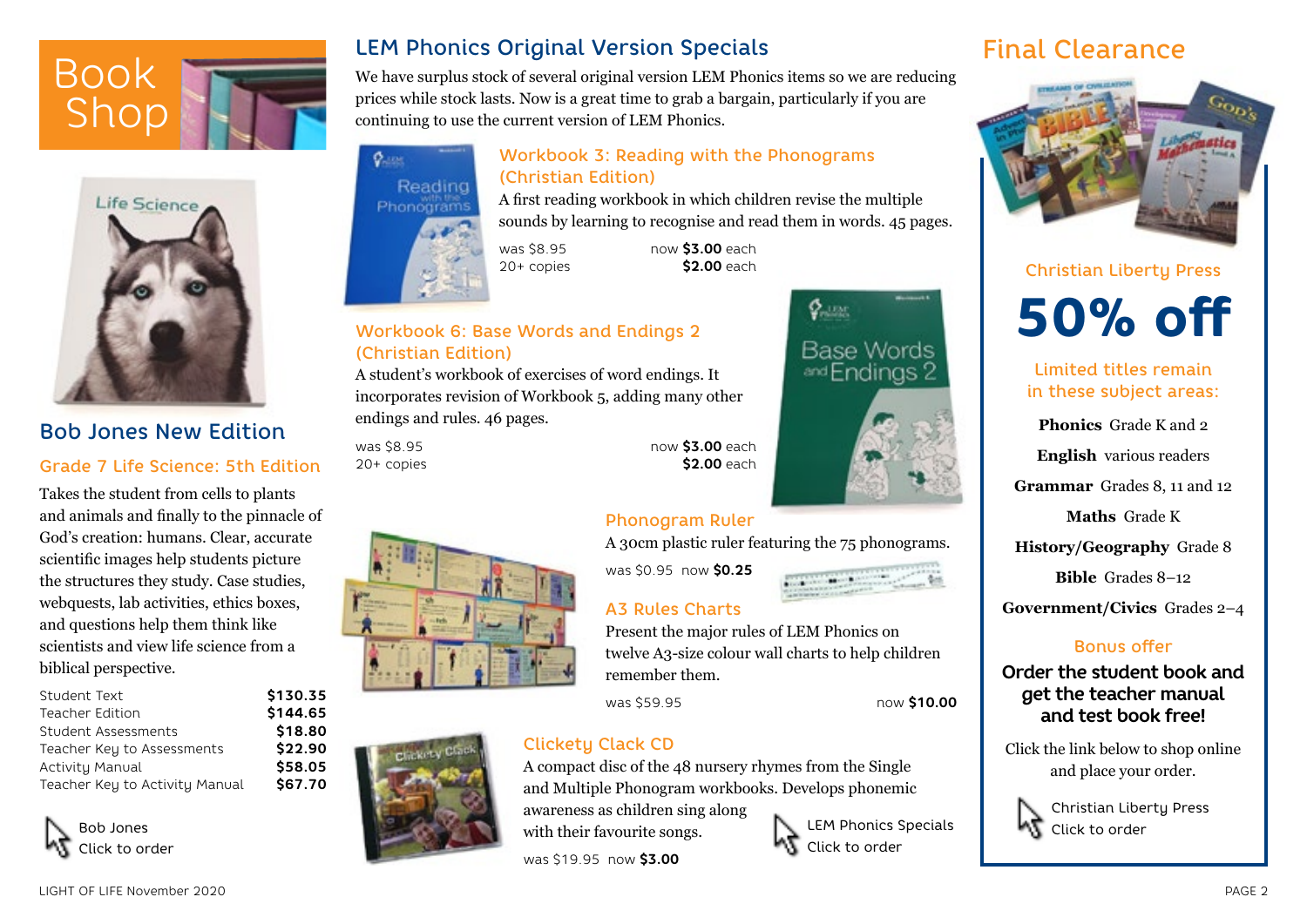# **Exercise Christmas gift ideas** Bell Mountain series

This fantasy adventure series in the vein of C S Lewis or J R Tolkien is written by Lee Duigon, a contributing editor with the Chalcedon Foundation and a weekly columnist for *News With Views*. The 12th Bell Mountain title has just been released: *His Mercy Endureth Forever*. These books make great Christmas gifts for high schoolers and also adult fans of the genre.



## #12 His Mercy Endureth Forever

Lord Orth must return to the city to preach mercy and repentance, and Ellayne and Jack must get him there safely, past the tyrant's men who've sworn to kill him. A nation of cruel barbarians is headed for the city walls; while inside, Lord Chutt probes the mysteries of the ancient past, hungering for more power, more glory. The golden mask made some men kings. Can it make Lord Chutt a god? **\$33.00**





## #1 Bell Mountain

Jack and Ellayne embark on a divine quest to reach the bell on top of Bell Mountain, encountering battles, strange

beasts and bandits along the way. Will they discover the terrible secret of the bell and its ability to end the world? **\$25.70**



#### #2 The Cellar Beneath the Cellar

Jack and Ellayne must find the holy writings that have been concealed for 2,000 years.

While they search, armies clash, men's hearts change for good or evil, prophets speak, and miracles abound. What was feared to be the ending of the world through the ringing of the bell might prove to be the beginning of a new one. **\$29.35**

## #3 The Thunder King

The tiny army of the Lord is on the march against the undefeated horde, in bold

obedience to a divine command. Prophets rise up in unexpected places,

unlikely men and women perform deeds of desperate courage, and fantastic monsters stalk the night – while the Thunder King stretches forth his hand to seize the world. **\$29.35**



## #4 The Last **Banquet**

The Great Temple lies in ruins, but another Temple has arisen in the East. And the heroes of Bell Mountain, Jack, Ellayne, and Martis, captured by the

Heathen Griffs, are to be brought before the Thunder King. What will be the fate of the new nation being born in the foothills of Bell Mountain? **\$33.00**



## #5 The Fugitive Prince

There is a new Thunder King in the East, and new threats against the West. The City of Obann seethes with treason and plots

against King Ryons – and an ignorant slaveboy must defend the rightful king's throne. Will the nation turn to the New Temple in the East – or to the words of their God? **\$33.00**

### #6 The Palace



Jack, kidnapped from his home and forced to serve traitors; and a new lord of Obann's Temple, bearing a weapon of destruction,

are converging on the Palace. For the first time in two thousand years, Obann will have a Coronation Day, and a king will wear his crown. But for how long will he wear it?



## #7 The Glass Bridge

**\$33.00**

At the top of Golden Pass, wealth beyond calculation lies waiting for any who can take it. Confronted by perils they can barely understand,

with no safe choices set before them, the heroes of Obann must risk their lives on the glass bridge that can only be crossed by faith. **\$33.00**



## #8 The Temple

The First Prester, Lord Orth, continues his missionary work among the heathen; for God has commanded him to establish

a new temple, one not made with human hands. But in the great city of Obann, they reject Orth's vision and seek to rebuild the old temple with tainted gold amassed for the Thunder King by crime and violence. **\$33.00**



Nothing in the city of Obann

is what it seems to be: evil masquerades as good, while good must hide behind a semblance

of evil. The king's chief spy must pose as the usurper's trusted adviser – but will he be able to find the help he needs to mount a successful resistance? **\$33.00**



## #10 The Silver Trumpet

A silver trumpet sounds from the walls of the city, with tidings of unexpected joy: the Thunder Kind is dead, his empire destroyed, and the boy

king, Ryons, whom all believed was dead, is coming home victorious. But no one can find the trumpeter... **\$33.00**



### #11 The Temptation

The usurper who has seized the city from King Ryons now seeks power for himself. Far in the east, Lord Orth prepares to bring

God's Word to the nations of the Heathen; but he is also needed, more than ever, in Obann. His heart is set on his mission, but Jack and Ellayne must persuade him to come home.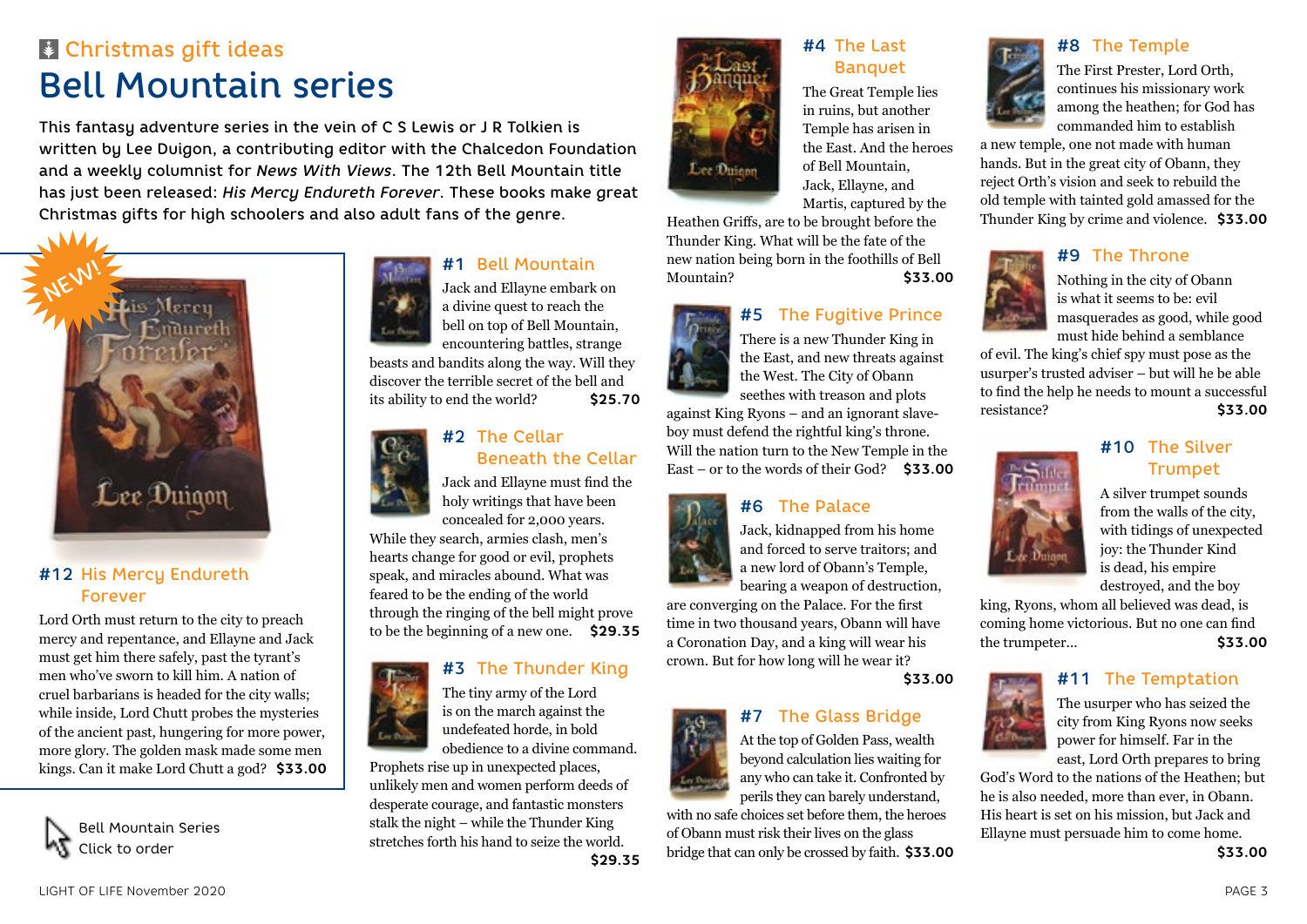## LEM Phonics 2020 Year B resources Older grades



When we embarked on the revisions to the LEM Phonics program in 2018, we felt that most of the changes would be in the first year materials and the subsequent years would just be minor adjustments.

As is the case with many things, however, you don't see how deep a hole is until you start digging it! As we have continued developing our second year resources we have discovered along the way many more improvements to add to the new version of LEM Phonics.

Our team of instructors has been amazing in adding their time, knowledge and experience to the revisions, and we are extremely grateful for each of these individuals.

## Year B resources

The second year resources (year B) are now in production.

> *Teacher Book B* is the replacement for *W o r d List Book 1*, and features a revised order where words are grouped accord-

ing to their phonograms and rules. The rules are presented in a much more coherent manner with a neat summary and examples at the end of the book.



We also realised that whilst there were 5 workbooks for year A, year B only called for one (*Base Words and Endings 2*). Given the reorganisation of the words and a greater emphasis on rules, we created an additional workbook

Rules and Tools

ъ

for year B called *Rules and Tools*. This workbook corresponds to the rules in the teacher book word list, providing rule-specific exercises to clinch the concepts being learned.

Rounding out the year B resources are the student books and test books, this time presented in two volumes each.

The sound charts for vowel and consonant sounds have also been upgraded and are now available in two sizes.

Our 2020 revisions continue to be informed by our keywords *consistency* and *simplicity*.

But as we work through the older grades of the program we could perhaps add another keyword – *flexibility*. We are seeing the need to cover the student who walks into a grade 3 or 4 classroom having never seen a phonogram, as well as the student who has grown up with LEM Phonics since preschool. We know phonics works for slower learners, bright sparks, EAL students and everything in between, but to be effective we need to give attention to both 'catch up' methodologies and 'run ahead' enrichment exercises. The aim is to offer teachers *flexibility* based on their student levels, whilst remaining *simple* and *consistent*.

*Teacher Book C* will be the first resource to feature this concept and we hope to have it ready for release early in 2021.

#### Accreditation & curriculum linking

Mostly thanks to our new instructor Carmel, we have also completed our linking with the Australian Curriculum. Basically this allows teachers to see the specific areas of the Australian Curriculum covered by LEM Phonics for English. In addition we have applied for our teacher training to be accredited by the Teacher Quality Institute, which will allow our courses to count as 'accredited hours' toward a teacher's professional learning schedule.

These are hoops we haven't needed to jump through before, but as we target more and more schools (including state schools), we are discovering that certain things are non-negotiable requirements that need to be in place before our program is even considered for implementation.



## New instructor

We are thrilled to welcome **Carmel Houghton** into our stable of LEM Phonics Registered Instructors.

Whilst she currently teaches at Westside Christian College in Brisbane, Carmel's husband is in the military – which means her teaching experience traverses the globe from the UK to the USA and locally in Queensland, Victoria and the ACT.

Carmel has already been busy training teachers in her school, and has been a wonderful blessing in giving her time and sharing her experience with accreditation and Australian Curriculum linking.

She and her family are moving to Canberra at the start of 2021 and we hope this will open up some excellent opportunities at schools in NSW and the ACT. It will also be wonderful to have an extra instructor close to head office!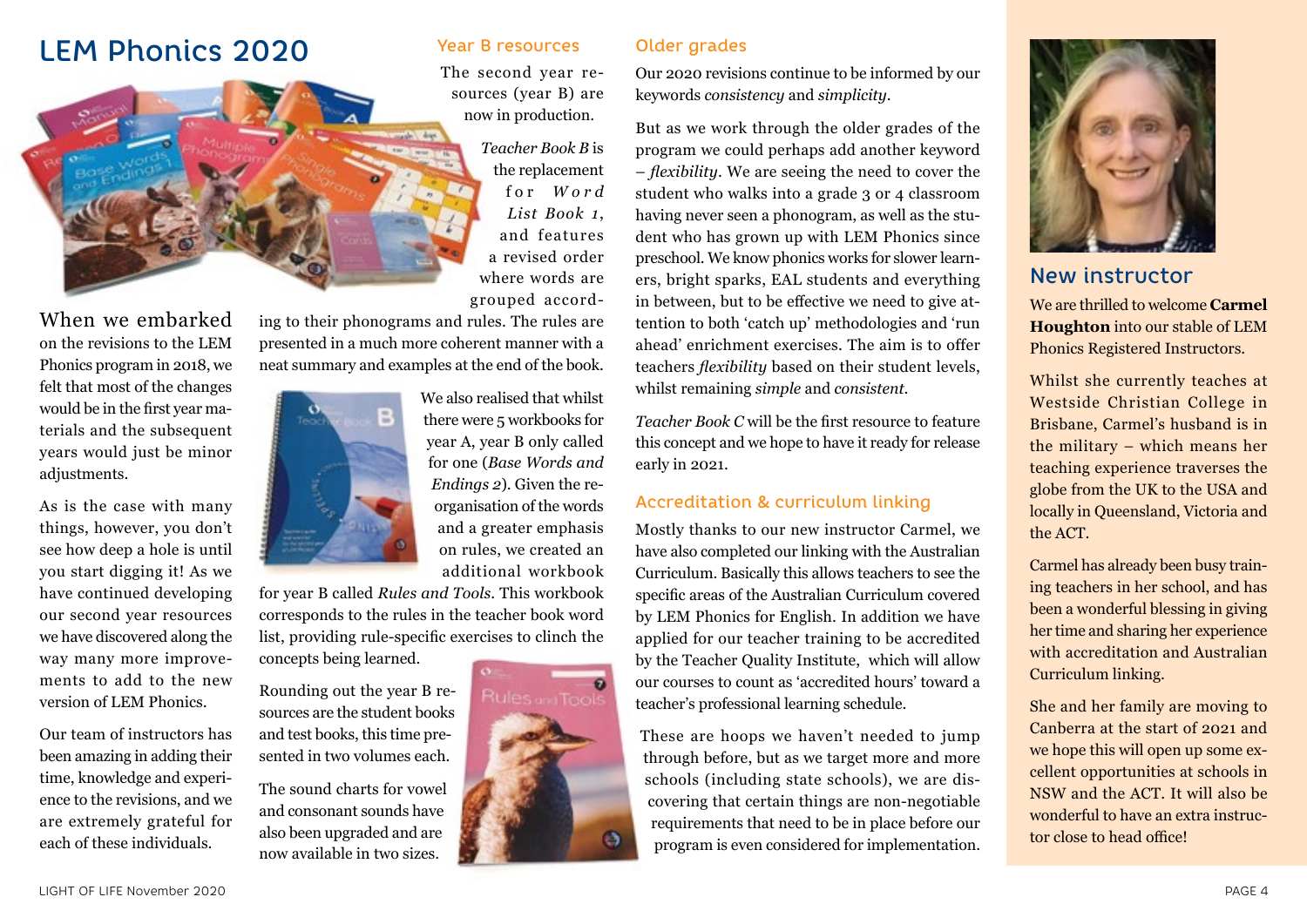## **Training**

With new instructors and new revisions we have overhauled our course structure to be more consistent and professional. New powerpoint presentations and neat course booklets are just two of the improvements we have made to our training seminar structure. There is still plenty

of scope for the instructor's individuality to shine, but it means each instructor doesn't need to re-invent the wheel each time they present a seminar.

#### **Website**

The **lemphonics.com** website is now up and running, with a new feature that allows customers to order through their registered instructor. This has been beneficial in allowing the instructors to direct people to the website and not have to 'double relay' the order information.

#### Evelyn update

As many of you are aware the author of LEM Phonics, Evelyn Garrard, has been experiencing significant cognitive decline (dementia) over the past several years. In mid October her family realised it was unsafe for her to be living alone without care, and have secured a placement for her in a residential aged care facility in Canberra.

She is very much enjoying the beautiful surroundings, the chef-prepared meals, the activities program and the company of



*Evelyn enjoying her new surroundings*

the other residents. And her family is very much enjoying the peace of mind that her health and safety are no longer at risk.

It is sad to see the same sharp brain that could once tell you all the words containing a particular phonogram or rule now struggling to remember her own grandchildren. But we remain so grateful for what God has done through her and we continue to hear stories of the ongoing impact of her life's work. We trust that God is still working in her heart and mind and allowing the 'moments' that she is experiencing day by day to be edifying and worthwhile.

### In conclusion

LEM Phonics is God's program – we just have the stewardship of it. We realise that many overt Christian references have needed to be removed to allow us entry into schools, but our desire is that the program be 'saturated from within' with God's life and light. And we believe that he will continue to bless LEM Phonics and use it to advance his kingdom as we remain faithful to him and his Word.  $\Box$ 



## No. 110: Will the real pandemic please stand up?

The enemy has spent much time endeavouring to scare the population witless in the hope we will be bereaved of vision and purpose.

Even many Christians seem to have been caught up in this climate of fear and uncertainty. While we are encouraged to fear for our lives because coronavirus has already killed 790,000, we forget that in the world, this calendar year, as of mid-August, we have lost:

- 8.25 million people through communicable diseases
- 312,000 through seasonal flu
- 1.1 million though HIV/AIDS
- 5.25 million through cancer
- 625,000 through malaria
- 3.2 million through smoking
- 1.5 million through alcohol
- 683,000 through suicide and
- 860,000 in road accidents.

Indeed, so far this year a total of 37.5 million people have died. If that is not enough, over 27 million babies have been aborted!

I propose that on the basis of these figures Covid-19 is hardly a 'pandemic' and it may be prudent to consider why it is creating such enormous upset to almost every aspect of our lives. Below I suggest the identity of the real pandemic of our times.

## The real pandemic

If the Covid-19 pandemic credentials are a little thin, then what is the real pandemic? Surely it is sin which consigns many more to death each year than Covid-19 ever would – and not just physical death, but eternal death and separation from God. In its rebellion against Almighty God the world seems no longer able to tell the difference between right and wrong, or what is wise and what is foolish – let alone who or what determines the future! The ravages of sin are beyond any human measure. No one is untouched by this overpowering evil that not only produces death but is responsible for every imaginable ugliness in this world.

Only God could eliminate this pandemic of sin, but He seems to be content to supress or restrain sin. This world-wide, real pandemic, sin, can be forgiven and very definitely suppressed.

This pandemic was the subject of the most incredible event in history. You know of this event – God sent his only Son into this sin-stricken world that 'whoever believes in him should not perish but have everlasting life'. In this supreme sacrifice the power of